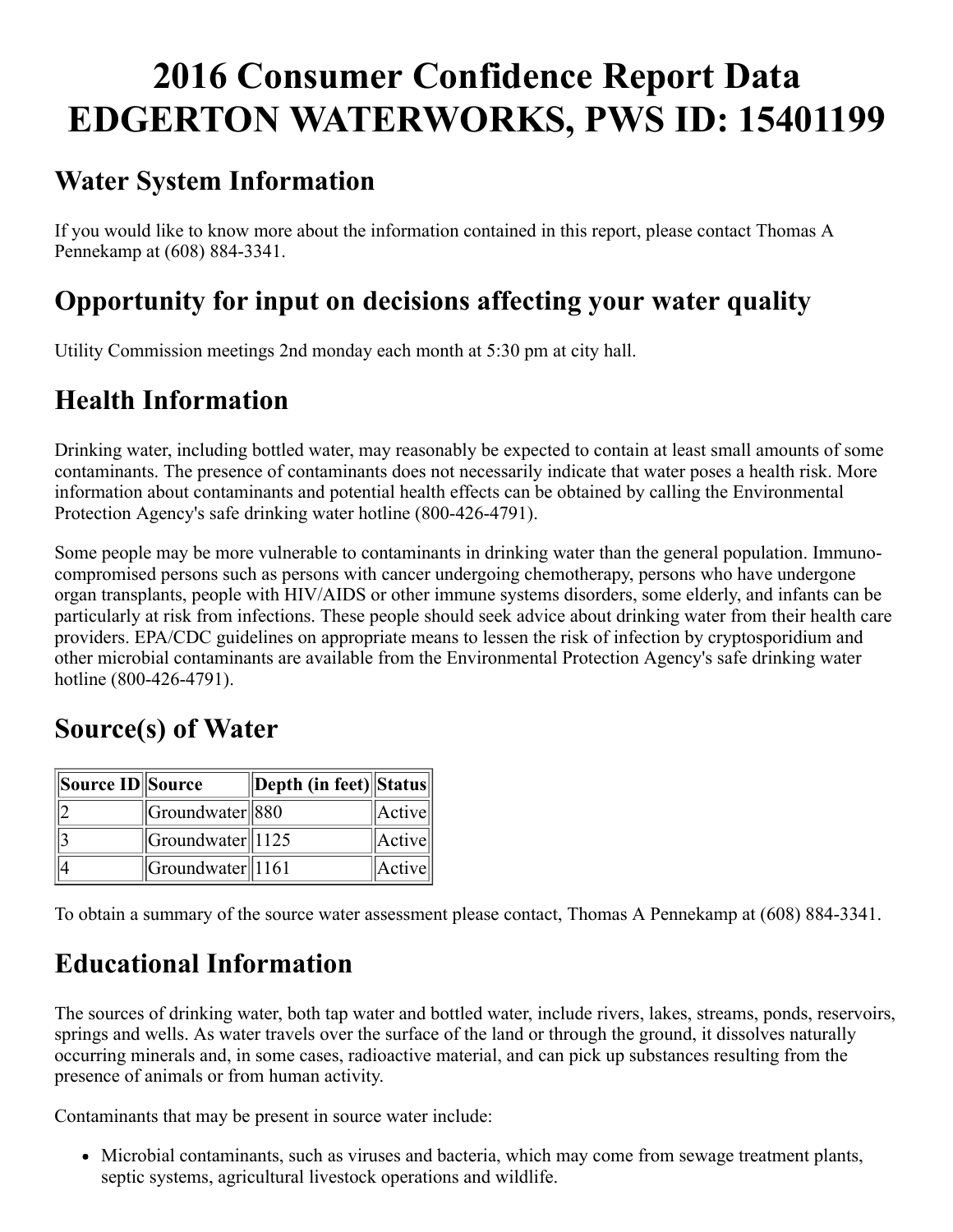- Inorganic contaminants, such as salts and metals, which can be naturally- occurring or result from urban stormwater runoff, industrial or domestic wastewater discharges, oil and gas production, mining or farming.
- Pesticides and herbicides, which may come from a variety of sources such as agriculture, urban stormwater runoff and residential uses.
- Organic chemical contaminants, including synthetic and volatile organic chemicals, which are by-products of industrial processes and petroleum production, and can also come from gas stations, urban stormwater runoff and septic systems.
- Radioactive contaminants, which can be naturally occurring or be the result of oil and gas production and mining activities.

In order to ensure that tap water is safe to drink, EPA prescribes regulations that limit the amount of certain contaminants in water provided by public water systems. FDA regulations establish limits for contaminants in bottled water, which shall provide the same protection for public health.

### **Definitions**

| <b>Term</b>           | <b>Definition</b>                                                                                                                                                                                                                                                                |
|-----------------------|----------------------------------------------------------------------------------------------------------------------------------------------------------------------------------------------------------------------------------------------------------------------------------|
| AL                    | Action Level: The concentration of a contaminant which, if exceeded, triggers treatment or other<br>requirements which a water system must follow.                                                                                                                               |
| Level 1               | A Level 1 assessment is a study of the water system to identify potential problems and determine,<br>Assessment if possible, why total coliform bacteria have been found in our water system.                                                                                    |
| Level 2<br>Assessment | A Level 2 assessment is a very detailed study of the water system to identify potential problems<br>and determine, if possible, why an E. coli MCL violation has occurred or why total coliform<br>bacteria have been found in our water system, or both, on multiple occasions. |
| <b>MCL</b>            | Maximum Contaminant Level: The highest level of a contaminant that is allowed in drinking<br>water. MCLs are set as close to the MCLGs as feasible using the best available treatment<br>technology.                                                                             |
| <b>MCLG</b>           | Maximum Contaminant Level Goal: The level of a contaminant in drinking water below which<br>there is no known or expected risk to health. MCLGs allow for a margin of safety.                                                                                                    |
| <b>MFL</b>            | million fibers per liter                                                                                                                                                                                                                                                         |
| <b>MRDL</b>           | Maximum residual disinfectant level: The highest level of a disinfectant allowed in drinking water.<br>There is convincing evidence that addition of a disinfectant is necessary for control of microbial<br>contaminants.                                                       |
| <b>MRDLG</b>          | Maximum residual disinfectant level goal: The level of a drinking water disinfectant below which<br>there is no known or expected risk to health. MRDLGs do not reflect the benefits of the use of<br>disinfectants to control microbial contaminants.                           |
|                       | mrem/year millirems per year (a measure of radiation absorbed by the body)                                                                                                                                                                                                       |
| <b>NTU</b>            | Nephelometric Turbidity Units                                                                                                                                                                                                                                                    |
| pCi/l                 | picocuries per liter (a measure of radioactivity)                                                                                                                                                                                                                                |
| ppm                   | parts per million, or milligrams per liter (mg/l)                                                                                                                                                                                                                                |
| ppb                   | parts per billion, or micrograms per liter (ug/l)                                                                                                                                                                                                                                |
| ppt                   | parts per trillion, or nanograms per liter                                                                                                                                                                                                                                       |
| ppq                   | parts per quadrillion, or picograms per liter                                                                                                                                                                                                                                    |
| <b>TCR</b>            | <b>Total Coliform Rule</b>                                                                                                                                                                                                                                                       |
| <b>TT</b>             | Treatment Technique: A required process intended to reduce the level of a contaminant in drinking<br>water.                                                                                                                                                                      |

### Detected Contaminants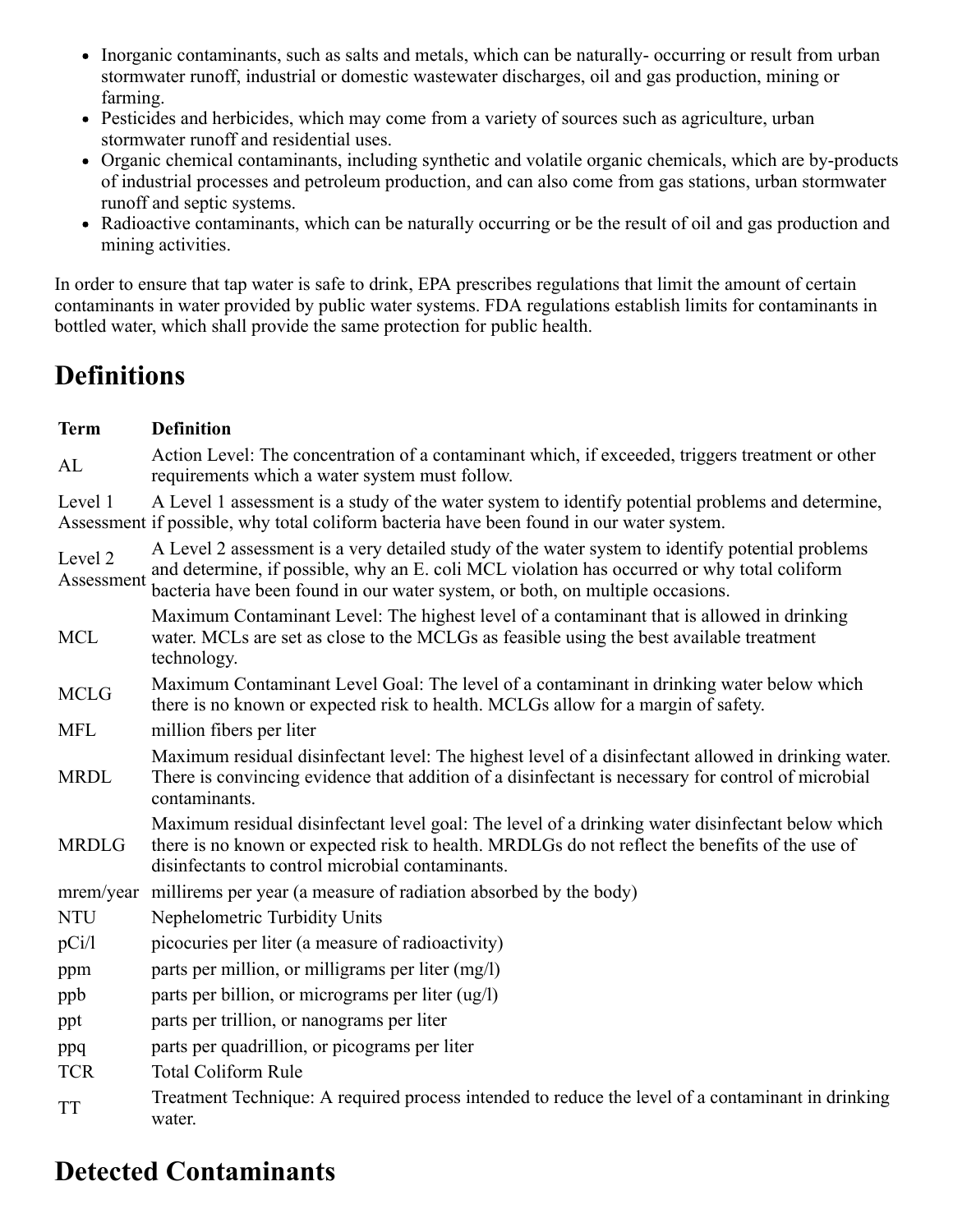Your water was tested for many contaminants last year. We are allowed to monitor for some contaminants less frequently than once a year. The following tables list only those contaminants which were detected in your water. If a contaminant was detected last year, it will appear in the following tables without a sample date. If the contaminant was not monitored last year, but was detected within the last 5 years, it will appear in the tables below along with the sample date.

#### Disinfection Byproducts

| $\mathbb{C}$ ontaminant<br>$\ $ (units) |               |              | $\left\Vert \text{Site} \right\Vert \text{MCL} \left\Vert \text{MCLG} \right\Vert_{\text{Found}}$ |      |      | $\ $ Sample Date (if<br>$\mathcal{A}$   Range   prior to 2016) |                     | $\left\  \text{Violation} \right\ $ Typical Source of Contaminant |
|-----------------------------------------|---------------|--------------|---------------------------------------------------------------------------------------------------|------|------|----------------------------------------------------------------|---------------------|-------------------------------------------------------------------|
| $\parallel$ HAA5 (ppb)                  | $ D -$<br> 40 | $ 60\rangle$ | 160                                                                                               | 10   |      |                                                                | No                  | $\ $ By-product of drinking<br>water chlorination                 |
| $\ TTHM$ (ppb)                          | ID-<br> 40    | 80           | 110                                                                                               | 10.3 | 10.3 |                                                                | $\overline{\rm No}$ | $\ $ By-product of drinking<br>water chlorination                 |

#### Inorganic Contaminants

| $\begin{array}{c} \text{Constant} \\ \text{(Site)} \end{array}$<br>$ $ (units) |         |      | Found                  | <b>Range</b>       | Sample<br>Date (if<br>prior to<br>$ 2016\rangle$ |    | Violation Typical Source of Contaminant                                                                                            |
|--------------------------------------------------------------------------------|---------|------|------------------------|--------------------|--------------------------------------------------|----|------------------------------------------------------------------------------------------------------------------------------------|
| <b>ARSENIC</b><br>$\phi$                                                       | 10      | ln/a |                        | $ 0 - 1 $          | $\frac{25}{2014}$                                | No | Erosion of natural deposits; Runoff<br>from orchards; Runoff from glass<br>and electronics production wastes                       |
| <b>BARIUM</b><br>$\gamma$ (ppm)                                                |         | 2    | 0.011                  | 0.006 <br> 0.011   | 2/5/2014                                         | No | Discharge of drilling wastes;<br>Discharge from metal refineries;<br>Erosion of natural deposits                                   |
| <b>CHROMIUM</b><br>$\vert$ (ppb)                                               | 100     | 100  |                        | $ 0 - 1 $          | $\frac{2}{5}$ /2014                              | No | Discharge from steel and pulp mills;<br>Erosion of natural deposits                                                                |
| FLUORIDE<br>$\gamma$ (ppm)                                                     | 4       | 4    | $\vert\vert 0.2 \vert$ | $ 0.1 -$<br> 0.2   | 2/5/2014                                         | No | Erosion of natural deposits; Water<br>additive which promotes strong<br>teeth; Discharge from fertilizer and<br>aluminum factories |
| <b>SODIUM</b><br>$\gamma$ (ppm)                                                | $\ln/a$ | n/a  | 2.88                   | $ 2.70 -$<br> 2.88 | 2/5/2014                                         | No | $\ln/a$                                                                                                                            |

| $\vert\vert$ Contaminant $\vert\vert$ Action<br>$ $ (units) | Level          | $\left\vert \text{MCLG}\right\vert$ | 90 <sub>th</sub><br>$\ $ Percentile $\ $<br><b>Level</b><br>Found | # of Results                                                  | Sample<br>Date (if<br>prior to<br>$ 2016\rangle$ |                     | Typical Source of<br>$\ $ Violation $\ $ Contaminant                                                            |
|-------------------------------------------------------------|----------------|-------------------------------------|-------------------------------------------------------------------|---------------------------------------------------------------|--------------------------------------------------|---------------------|-----------------------------------------------------------------------------------------------------------------|
| <b>COPPER</b><br>$\gamma$ (ppm)                             | $ AL=1.3  1.3$ |                                     | $\ 0.1730\ $                                                      | $\vert 0$ of 20<br>results were<br>above the<br>action level. | 7/9/2014                                         | $\overline{\rm No}$ | Corrosion of household<br>plumbing systems; Erosion<br>of natural deposits; Leaching<br>from wood preservatives |
| $\parallel$ LEAD (ppb)                                      | $\ AL=15\ 0$   |                                     | 1.00                                                              | $\vert 1$ of 20<br>results were<br>above the<br>action level. | 7/9/2014                                         | No                  | Corrosion of household<br>plumbing systems; Erosion<br>of natural deposits                                      |